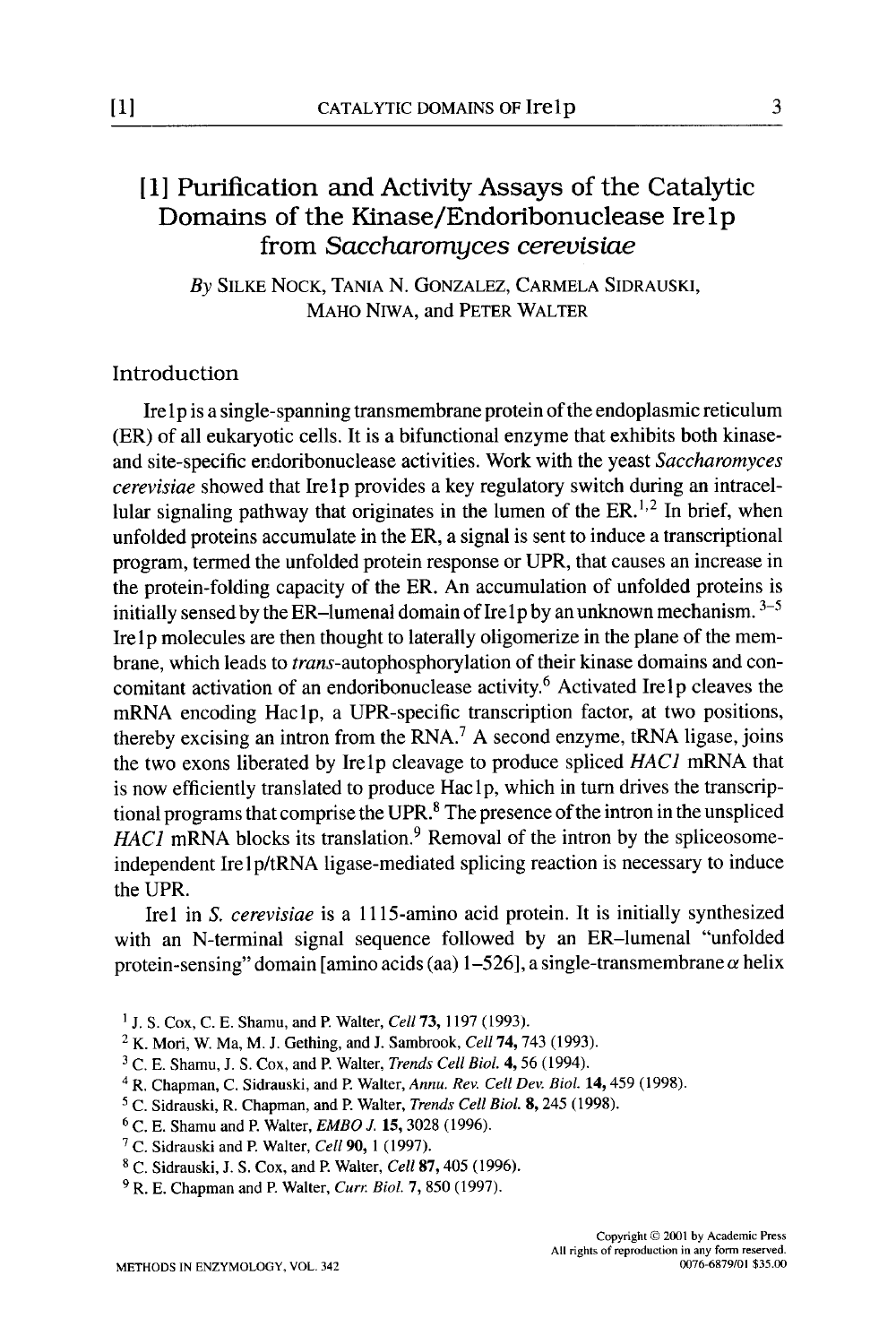(aa 527-556), a linker domain (aa 557-678), a kinase domain (aa 679-973), and a C-terminal domain (aa 974-1115) that is presumed to harbor the endonuclease activity. Homologs of Irelp have been identified in *Schizosaccharomyces pombe, Caenorhabditis elegans, Drosophila melanogaster, Arabidopsis thaliana,*  and mammalian cells. By sequence analysis, the enzymes are most conserved in the kinase and presumed nuclease domains; and site-specific endoribonuclease activity has been demonstrated for two mammalian isoforms<sup>10</sup> and shown to be indistinguishable from that of S. cerevisiae Irelp. In *HAC1* mRNA, Irelp recognizes conserved RNA stem-loop structures, which it cleaves after invariant G residues found in the third position of a seven-nucleotide loop. RNA oligonucleotides that form such stem-loop structures are cleaved by Irelp and hence provide convenient "minisubstrates" to characterize the reaction. In this way, it was determined that Irelp cleaves RNA to leave a 2',3'-phosphate on the 5' fragment and a free 5'-hydroxyl group on the 3' fragment.<sup>11</sup>

We here describe the overexpression in two different systems, purification, and activity assays for fusion proteins containing the cytosolic domains of Ire1p from *S. cerevisiae.* All expressed proteins truncate Irelp just after the transmembrane region and hence contain the linker, kinase, and presumed nuclease domains. Because C-terminal tags reduce Ire lp activity *in vivo* (C. Shamu and P. Walter, unpublished data, 1995), all fusion proteins were constructed containing N-terminal glutathione S-transferase (GST) or hexahistidine (His $_6$ ) tags to facilitate purification. Detailed methods for analysis of Irelp endonuclease cleavage products can be found elsewhere.<sup>11</sup>

## *Solutions*

- Buffer A: 20 mM HEPES (pH 7.5), 150 mM KC1, 1 mM dithiothreitol (DTT), 5 mM MgCl<sub>2</sub>,  $10\%$  (v/v) glycerol
- Buffer B: 20 mM HEPES (pH 7.5), 1 mM DTT
- Buffer C: 20 mM HEPES (pH 7.5), 1 mM DTT, 500 mM KC1
- Buffer D: 50 mM HEPES (pH 7.5), 150 mM KCl, 1 mM EDTA, 1 mM DTT
- Buffer E: 20 mM HEPES (pH 7.5), 10 mM magnesium acetate, 50 mM potassium acetate, 1 mM DTT
- Buffer F: 0.3 M sodium acetate (pH 5.2), 10 mM magnesium acetate
- Urea buffer  $(2x)$ : Combine 28 ml of 5 M NaCl, 4 ml of 1 M Tris (pH 7.5), 8 ml of 0.5 M EDTA, 40 ml of 10% (w/v) sodium dodecyl sulfate (SDS); add water to 200 ml

<sup>&</sup>lt;sup>10</sup> M. Niwa, C. Sidrauski, R. J. Kaufman, and P. Walter, *Cell* **99**, 691 (1999).

IIT. N. Gonzalez, C. Sidrauski, S. D6rfler, and E Walter, *EMBOJ.* 18, 3119 (1999).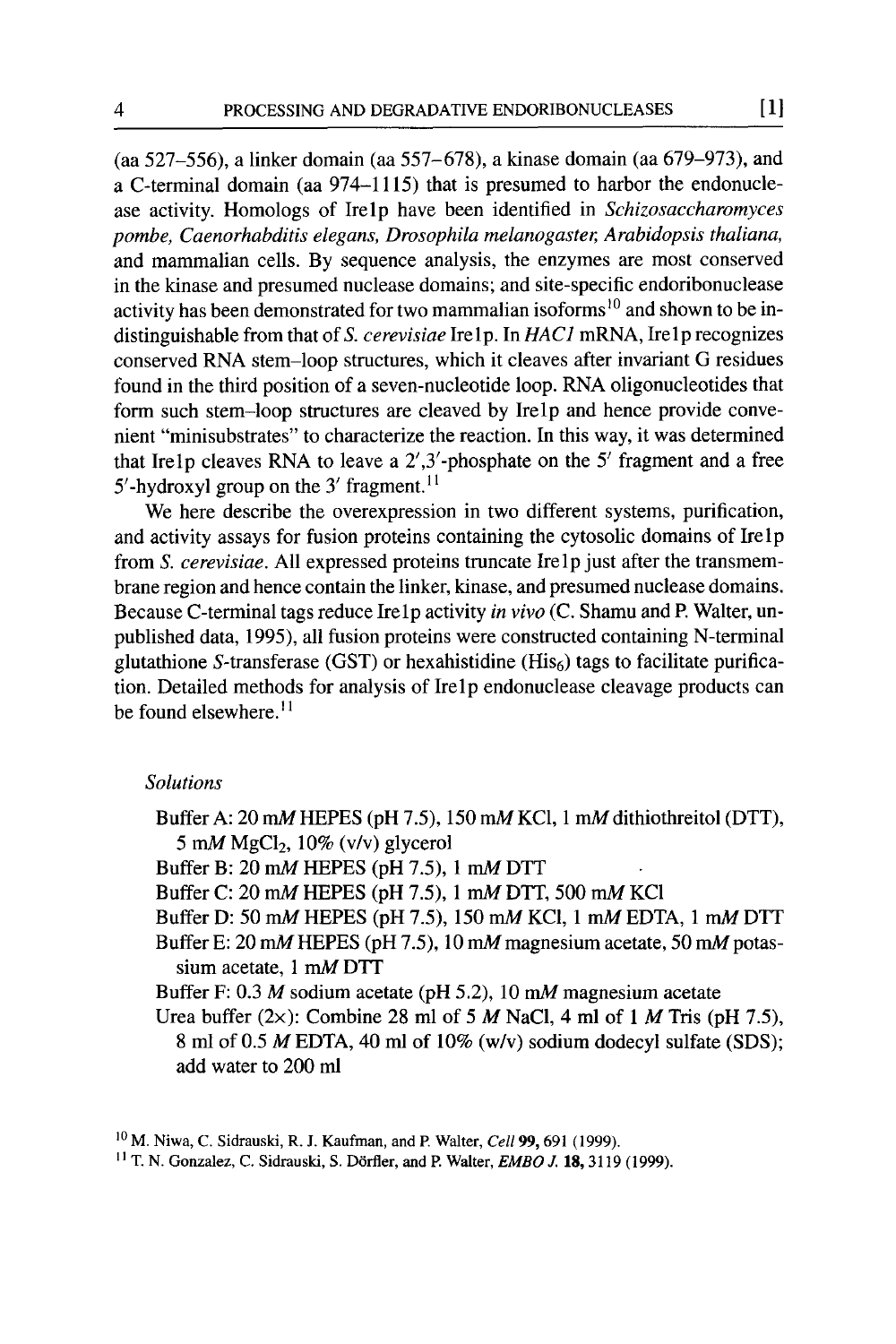Buffer G: Combine 21 g of urea and 25 ml of  $2\times$  urea buffer; add water up to 50 ml; heat ( $\sim$ 50 $^{\circ}$ ) to dissolve

Buffer H: 50 mM Tris (pH 8.5), 1 mM phenylmethylsulfonyl fluoride (PMSF), 10 mM 2-mercaptoethanol, 1% (v/v) Triton X-100

Buffer I: 50 mM sodium phosphate (pH 8), 300 mM NaC1, 10% (v/v) glycerol

## Cell Growth and Protein Expression in *Escherichia coli*

For expression of GST-Ire $1(l+k+t)$  (linker plus kinase plus tail, amino acids *556-1115)* in *Escherichia coli,* the vector pCF2107 is constructed by subcloning the Ire1p fragment into pGEX-6P-2 (Amersham Pharmacia, Piscataway, NJ). This construct contains a PreScission protease cleavage site that allows removal of the GST tag linked to the amino-terminal end of Ire $1(l+k+t)$ .

We use BL21(DE3)pLysS cells (Stratagene, La Jolla, CA), which consistently give better expression yields than  $DH5\alpha$  or  $BL21(DE3)$  cells. Irep1 expression vectors can be unstable in *E. coli* ceils; we therefore always transform cells freshly with the expression vector. Five colonies are used to start a 50-ml preculture in Luria-Bertani (LB) medium, containing carbenicillin (100  $\mu$ g/ml) (GIBCO-BRL Gaithersburg, MD). The preculture is grown for 14 hr to late log phase and used to inoculate larger batches at a dilution of 1 : 200 (5 to 1000 ml) in LB medium containing carbenicillin at 100  $\mu$ g/ml. Typically, cells are grown in six 1-liter batches of LB medium in shaking flasks (225 rpm) at  $37^{\circ}$  to an OD<sub>600</sub> of 0.6 to 0.8. Cells are then induced with 0.7 mM isopropyl- $\beta$ -D-thiogalactopyranoside (IPTG) (Denville Scientific, Metuchen, NJ) and shifted to  $30^{\circ}$ . About 4 hr after induction, cells are harvested by centrifugation with a GSA rotor (Sorvall, Newtown, CT) at 16,000g at  $4^{\circ}$  for 15 min, yielding about 20 g of E. *coli* cell paste (wet weight). The cell pellet is resuspended in buffer A (150 ml), supplemented with protease inhibitors (one tablet/50 ml, Protease Inhibitor Complete; Boehringer Mannheim, Indianapolis, IN) and  $1\%$  (v/v) Triton X-100 (Calbiochem, La Jolla, CA). The suspension is quick-frozen in liquid nitrogen and stored at  $-80^\circ$ .

# Purification of GST-Ire $1(l+k+t)$

The cell suspension is thawed and kept on ice. Fresh DTT (to a final concentration of 1 mM) and additional protease inhibitor mix (three inhibitor cocktail tablets) are added, and the ceils are lysed in an ice-cold Microfluidizer (Microfluidics, Newton, MA) for three cycles. The BL21 (DE3)pLysS cells used do not require the addition of lysozyme. The crude extract is centrifuged in an SS-34 rotor at 31,000g at  $4^{\circ}$  for 30 min to remove the cell debris. To the resulting supernatant is added a 2-ml aliquot of a slurry of 50% glutathione-Sepharose 4B (Amersham Pharmacia; equilibrated in 20 mM HEPES, pH 7.0) and the mixture is incubated with gentle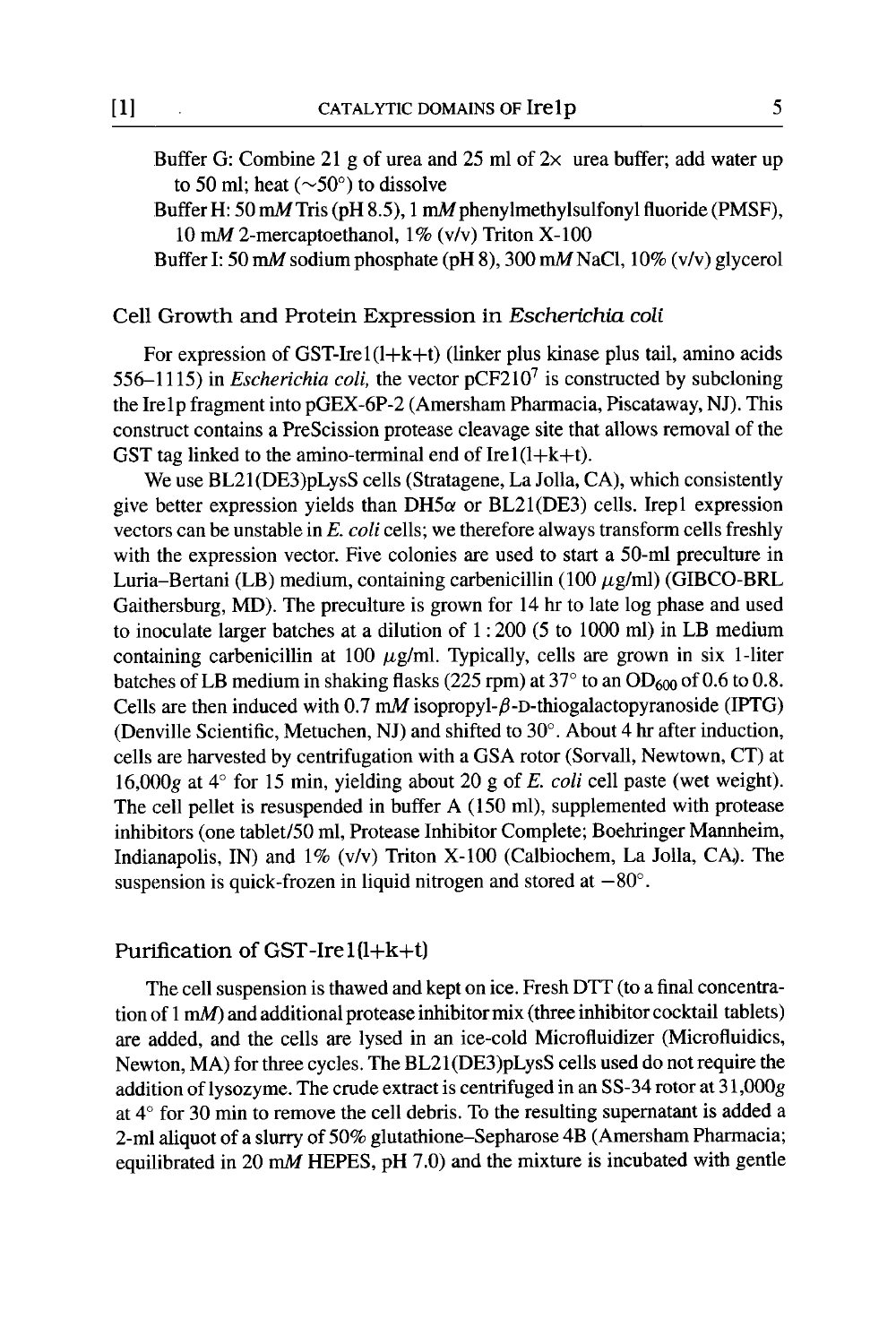overhead mixing on a rotating wheel for 1 hr in three 50-ml conical tubes at  $4^\circ$ . The Sepharose beads are collected by centrifugation at  $1000g$  for 5 min at  $4^\circ$ ; the supernatant is discarded. The resin is washed four times with 40 ml of ice-cold buffer A, and recollected by centrifugation at 1000g as described above, washed a second time (four times with 10 ml of buffer A) and recollected, and resuspended in a small amount of buffer A and transferred to a 15-ml conical tube. The resin is then washed with 10 ml of buffer B (low salt), followed by a final wash with 10 ml of buffer C (high salt). All washes are done for 15 min at  $4^{\circ}$  by gently mixing.

We have found that Irelp( $l+k+t$ ) prepared in this way, that is, without any further washes, copurifies with an almost equimolar amount of the *E. coli* heat shock protein 70 (HSP70)-like chaperone DnaK. To remove DnaK, we add another wash in 10 ml of buffer A containing 5 mM ATP.

Next, the resin is equilibrated with buffer D. Excess buffer is removed to produce a 50% slurry (2 ml). A 60- $\mu$ l aliquot of PreScission protease (120 U; Amersham Pharmacia) is added to sever Irelp( $l+k+t$ ) from the GST tag. The mixture is incubated at  $4^{\circ}$  for 12 hr on a rotating wheel. The completeness of the cleavage is monitored by removing a sample and subjecting it to SDS-polyacrylamide gel electrophoresis.

The resin is collected by centrifugation and washed with 500  $\mu$ l of buffer A. Both supernatants are combined. To remove residual traces of uncleaved protein and PreScission protease (which also has a GST tag), 300  $\mu$ l of a 50% glutathione-Sepharose 4B slurry in buffer A is added to the supernatant and gently mixed at  $4^{\circ}$  for 30 min. The resin is removed by centrifugation, and glycerol is added to a final concentration of 20% (v/v). The protein is aliquoted, quick-frozen in liquid nitrogen, and stored at  $-80^\circ$ . The final concentration of Ire  $1p(l+k+t)$  is estimated by comparing Coomassie blue-stained bands of Ire 1 p  $(l+k+t)$  with bovine serum albumin (BSA) standards of known amounts after SDS-polyacrylamide gel electrophoresis (PAGE). The yield from a 6-liter culture is about  $1-2$  mg.

# Baculovirus Expression and Purification of Yeast Ire lp(l+k+t)

Expression of Ire lp(l+k+t) in *Spodopterafrugiperda* (Sf9) insect cells, using a baculovirus vector, is more cumbersome than expression in E. *coli,* but has the advantage that Irelp(l+k+t) does not copurify with chaperones. Similar observations have also been made with other kinases, indicating that eukaryotic ceils may better promote the correct folding of kinase domains (D. Morgan, personal communication, 2000).

Baculovirus expression vector pPW463 contains the same portion of *S. cerevisiae* Irel as pCF210 described above. It is made by subcloning the Irelp(l+k+t)-encoding DNA fragment after *EcoRI-HindlII* cleavage into pFastBacHTb (GIBCO-BRL). Ire1p( $l+k+t$ ) is preceded by a His $_6$  tag.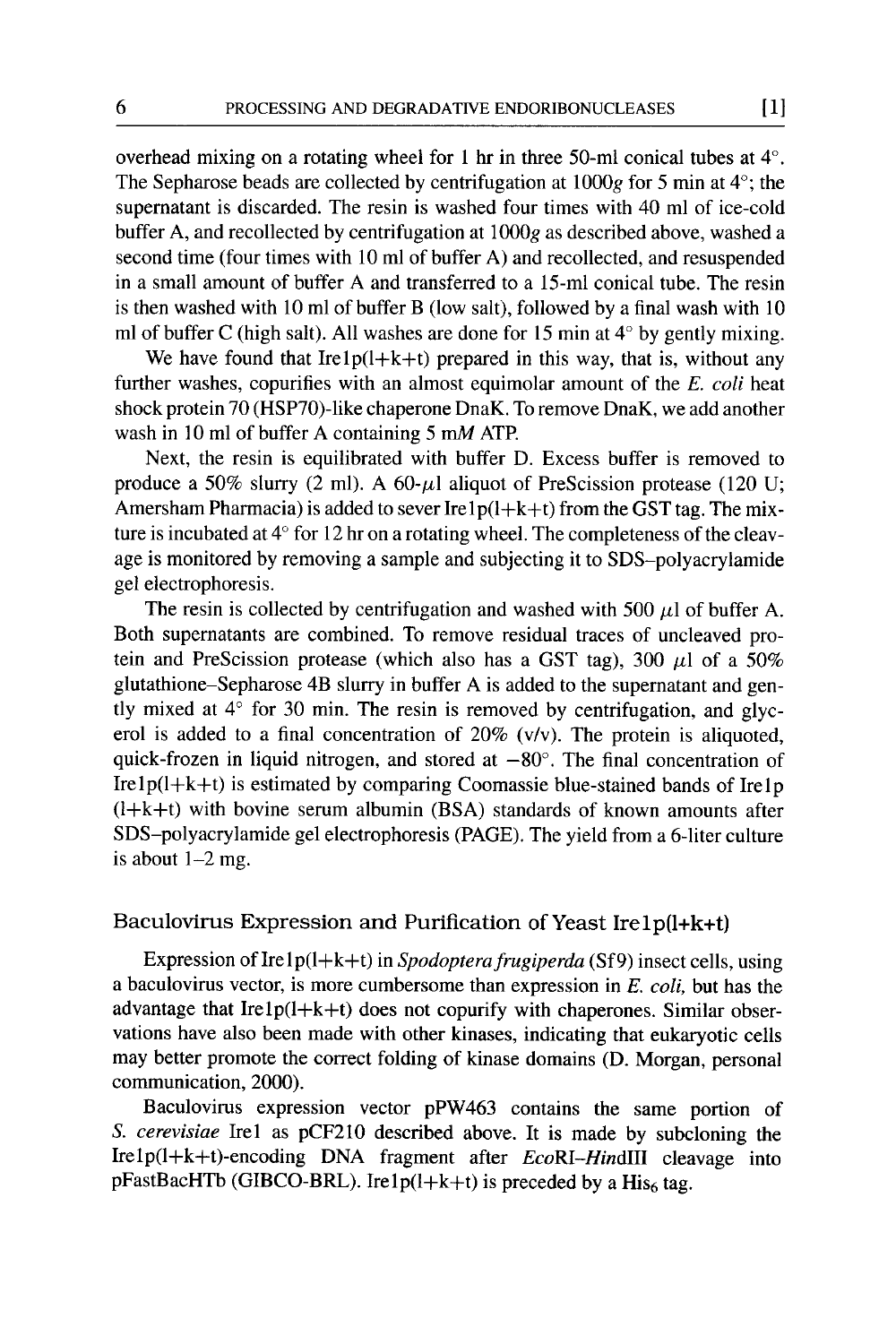The expression of  $His_{6}$ -Irelp(l+k+t) from the pPW463 plasmid is performed as described in the *Bac-to-Bac Baculovirus Expression Systems Manual*  (GIBCO-BRL). In brief, Sf9 cells are transfected with pPW463 DNA according to the protocol. Serum-free SF-900 II SFM medium (GIBCO-BRL) is used to grow the cells at  $28^{\circ}$ , while stirring at 100 rpm. The virus is harvested after 72 hr, the titer is determined, and the virus is amplified two more times at a low multiplicity of infection (MOI of 0.01-0.1).

For the final protein expression culture, infection is done with a high MOI of 5-10 in 250 ml of SF-900 II SFM medium. The cell density is about  $2 \times 10^7$  cells, and cells are harvested after 48 hr by centrifugation at room temperature, 1200g for 10 min. To the harvested cells, 50  $\mu$ l of buffer H is added per milliliter of culture. Cells are resuspended and quick-frozen in liquid nitrogen.

For purification of  $His<sub>6</sub>-Irelp(1+k+t)$ , the cell suspension is thawed. Cells are lysed by sonication (two 20-sec pulses, small tip--avoid heating of sample), and the resulting extract is centrifuged at  $100,000g$  for 1 hr at  $4^\circ$ . The supernatant is diluted into 60 ml of buffer I and passed over a Hi-Trap chelating column (Amersham Pharmacia) loaded with  $Co^{2+}$ .  $Co^{2+}$ -loaded resin results in lower background binding of cellular proteins than  $Ni<sup>2+</sup>$ -loaded resin. Thus, prior to use, Hi-Trap chelating resin is prepared by washing it first with 50 mM EDTA to strip bound cations, after which it is loaded with a solution of  $0.2 M$  CoCl<sub>2</sub>. The resin is then washed with water and equilibrated with buffer I.

The extract (60 ml) is chromatographed on a 1-ml column at 0.5 ml/min, washed extensively with buffer I (10 ml), followed by buffer I at pH 6 (10 ml), buffer I-1 M NaCl (10 ml), buffer I (10 ml), and finally buffer I containing 20 mM imidazole. His<sub>6</sub>-Ire1p(l+k+t) is eluted with buffer I containing 200 mM imidazole. Eluted protein is analyzed and roughly quantified by Coomassie blue staining after SDS-PAGE. An 800-ml culture yields approximately 0.4 mg of  $His<sub>6</sub>-Irelp(l+k+t).$ 

The  $\alpha$  and  $\beta$  isoforms of human His<sub>6</sub>-Ire lp(l+k+t) are expressed and purified in the same way. $10$ 

### Kinase Assay

The kinase activity of Irel $p(l+k+t)$  is determined by autophosphorylation. Kinase reactions (30  $\mu$ l) contain 0.1 mM ATP, 5  $\mu$ Ci of [ $\gamma$ -<sup>32</sup>P]ATP, buffer E, and 0.5  $\mu$ g of Irelp(l+k+t). A cocktail containing buffer E, ATP, and [ $v^{-32}$ P]ATP (3000 Ci/mmol; Amersham Pharmacia) is dispensed into 1.5-ml microcentrifuge tubes and the tubes are placed in a water bath at  $30^\circ$ . Reactions are initiated by adding the enzyme and incubated at 30 $^{\circ}$  for 30 min. Aprotinin (3  $\mu$ g) is added as carrier, and reactions are stopped with 120  $\mu$ l of 20% (w/v) trichloroacetic acid (TCA) for 30 min on ice. The protein is displayed on a  $7\%$  (w/v) SDS-polyacrylamide gel and visualized by autoradiography and Coomassie blue staining.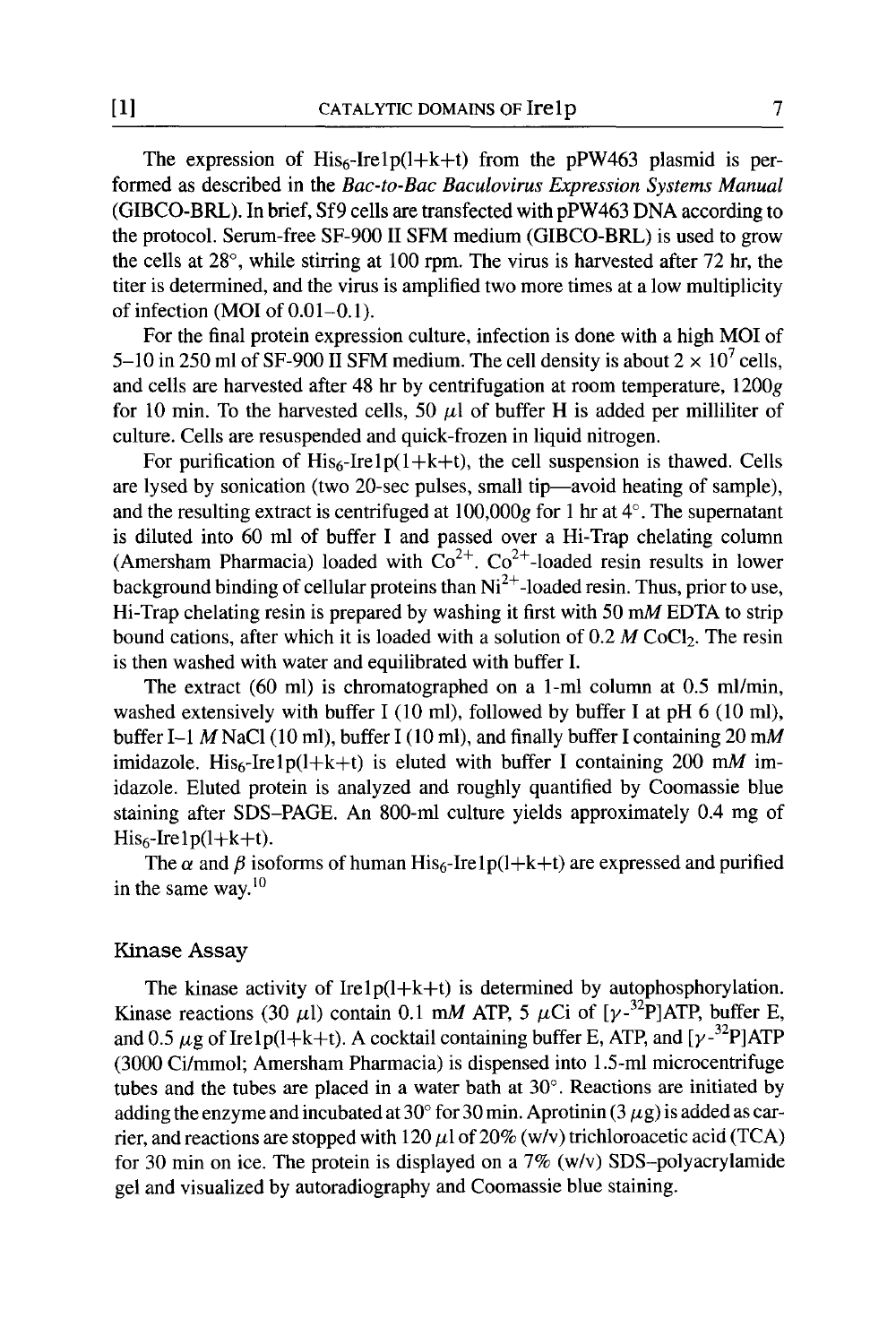Irelp(l+k+t) preparations purified from both *E. coli* and Sf9 cells are already phosphorylated. This is apparent as a marked mobility shift on SDS-polyacrylamide gels when the enzymes are treated with Ptc2p (a phosphatase shown to interact with Irelp *in vivo*<sup>12</sup>). Thus the kinase activity measured in our assays reflects phosphate exchange and/or phosphorylation at sites that are still available. Probably as a consequence of its already activated phosphorylation state, Ire  $1p(l+k+t)$  preparations are constitutively active and do not require the addition of hydrolyzable ATP to exhibit nuclease activity (although the addition of some form of adenosyl nucleotide, such as ADP, is required). In contrast, preparations of mutant forms of Ire  $1(l+k+t)$  designed to inactivate the kinase activity are unphosphorylated and inactive for nuclease function (M. Niwa and P. Walter, unpublished data, 2000).

#### *In Vitro* Transcription of *HAC1* 508 RNA

*HAC]* 508 RNA is a 508-nucleotide-long fragment of unspliced *HAC]* RNA that contains both splice junctions (181 nucleotides of the  $5'$  exon, 252 nucleotides of the intron, and 75 nucleotides of the 3' exon). The template for *in vitro tran*scription is prepared by linearizing 5  $\mu$ g of pCF187 by digestion with *Sacl* for 2 hr at  $37^{\circ}$ . The reaction is then treated for 5 min at  $37^{\circ}$  with 10 U of T4 DNA polymerase (New England BioLabs, Beverly, MA) to produce blunt ends (to give a more homogeneous transcript), phenol extracted, and ethanol precipitated. The transcription reaction (20  $\mu$ l) contains T7 RNA polymerase buffer, l mM ATP, l mM CTP, l mM GTP, 0.1 mM UTP (nucleotides from Boehringer Mannheim), 25  $\mu$ Ci of [ $\alpha$ -<sup>32</sup>P]UTP (3000 Ci/mmol; Amersham Pharmacia), 40 U of RNasin (Promega, Madison, WI), and 1  $\mu$ g of linearized pCF187, and is initiated with 20 U of T7 RNA polymerase. The reaction is incubated at  $37^{\circ}$  for 2 hr. At that time,  $180 \mu$  of water and sodium acetate, pH 5.2, to a final concentration of 0.3 M, is added. The reaction is phenol-chloroform extracted and ethanol precipitated, using  $40 \mu$ g of glycogen (Boehringer Mannheim) as carrier. The transcript is dissolved in 25  $\mu$ l of gel loading buffer followed by heating to 95 $^{\circ}$  for 3 min and purified on a *5%* (w/v) polyacrylamide gel containing 7 M urea. Bands are visualized by exposing the gel to X-ray film for 5 min. The film is aligned with the gel, and the most dominant band is excised. The RNA is eluted from the gel slice by adding 400  $\mu$ l of buffer F and 400  $\mu$ l of phenol-chloroform followed by shaking overnight at 4°. The RNA in the extract is ethanol precipitated and dissolved in 15  $\mu$ l of water. A 20- $\mu$ l reaction yields  $4 \times 10^6$  cpm of purified transcript, which is enough for 200 standard cleavage reactions.

<sup>12</sup> A. A. Welihinda, W. Tirasophon, S. R. Green, and R. J. Kaufman, *Mol. Cell Biol.* 18, 1967 (1998).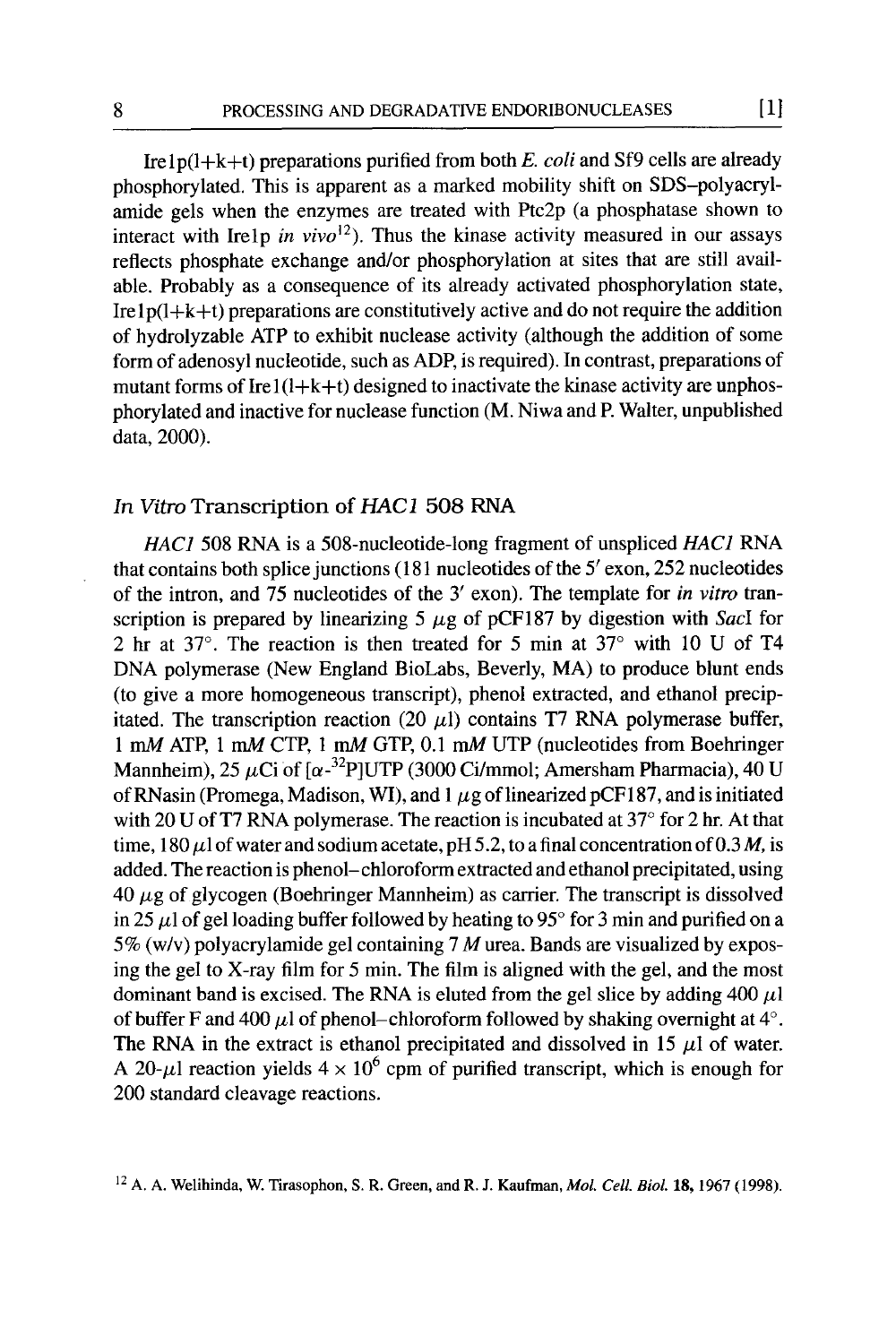

FIG. 1. Time course for hactng-10 minisubstrate cleavage by Irelp $(l+k+t)$ . The cleavage reaction (20  $\mu$ 1) was performed as described in text and contained 400 nM Ire1 $(l+k+t)$  (expressed in *E. coli,* and with the GST tag removed) and  $255$  pM hactng-10 substrate. The symbols represent: hactng-10 minisubstrate  $\Box$ , 3' cleavage product  $\triangle$ , 5' cleavage product  $\bullet$ .

## *In Vitro* Transcription of Stem-Loop hactng- 10 Minisubstrate

For preparation of the *HAC1* stem-loop minisubstrates,<sup>11</sup> a single-stranded DNA oligonucleotide (hactng-10; 42 nucleotides long, comprising the  $3'$  splice site stem-loop) is synthesized to contain a T7 promoter sequence followed by the sequences specifying the desired RNA molecule. A short oligonucleotide (T7 promoter oligonucleotide, 15 pM) is annealed to template (hactng-10 oligonucleotide,  $0.25$  pM) to create a double-stranded T7 RNA polymerase promoter.<sup>13</sup> Both oligonucleotides are gel purified prior to use. The mixture is heated to  $95^{\circ}$  for 3 min and immediately cooled on ice. The transcription reaction is performed as described above. The resulting stem-loop RNA is purified on  $15\%$  (w/v) denaturing polyacrylamide gels.

hactng-10 oligonucleotide: 5'-TGAGGTCAAA CCTGACTGCG CTTCG-GACAG TACAAGCTTG ACCTATAGTG AGTCGTATTA-3' T7 promoter oligonucleotide: 5'-TAATACGACTCACTATAG-31

## RNA Cleavage Assay

Cleavage reactions (20  $\mu$ 1) contain buffer E, 2 mM ADP, and 215 pM (20000 cpm) *HAC1* 508 RNA or 255 pM (2000 cpm) *HAC1* stem-loop hactng-10

<sup>13</sup> j. F. Milligan, D. R. Groebe, G. W. Witherell, and O. C. Uhlenbeck, *Nucleic Acids Res.* 15, 8783 (1987).